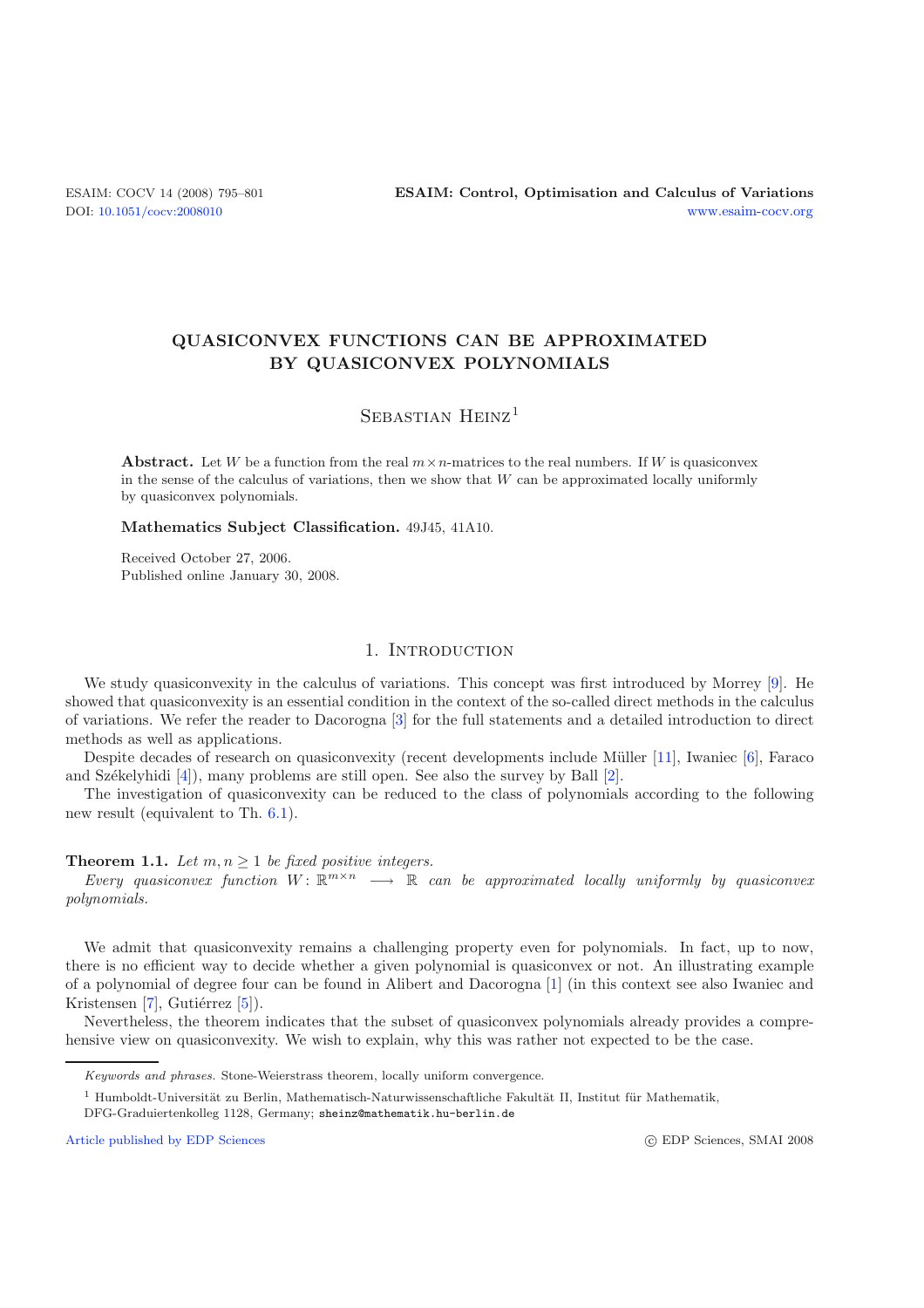#### 796 S. HEINZ

On one hand, Kristensen [\[8](#page-6-9)] shows, using Šverák's example [\[13\]](#page-6-10), that quasiconvexity in dimensions  $m \geq 3$ ,  $n \geq 2$  cannot be a "local" property. He constructs a smooth function that is not quasiconvex. However, its restriction to a neighborhood of any fixed point can be extended smoothly to a quasiconvex function on  $\mathbb{R}^{m\times n}$ . On the other hand, every property is "local" if restricted to the class of polynomials. As a consequence, our density result does not seem obvious.

We remark that the subset of quasiconvex functions has an empty interior with respect to locally uniform convergence on the set of all continuous functions. In particular, every neighborhood of a quasiconvex function contains non-quasiconvex functions. In order to guarantee that an approximating polynomial is quasiconvex, we shall use only such polynomials whose difference to the function  $W$  is convex.

This idea works as long as the function W is of polynomial growth. Nevertheless, we are going to prove the result without assuming growth conditions. In order to do so, we will apply an approximation result by Müller [\[10\]](#page-6-11) about quasiconvex functions that take the value  $+\infty$  outside a convex body. This is going to imply that every quasiconvex function can be approximated locally uniformly by quasiconvex functions of polynomial growth.

The paper is organized as follows:

In Section [2](#page-1-0) we will fix the notation and symbols that are used later. Definitions and preliminaries can be found in Section [3.](#page-1-1) In particular, we will give an application of the Stone-Weierstraß theorem. Section [4](#page-3-0) is dedicated to a well known density result. It states that quasiconvex functions can be approximated by quasiconvex smooth functions. A result by Müller [\[10](#page-6-11)] combined with an idea described here forms the key to the proof of the theorem announced above. This is done in Sections [5](#page-3-1) and [6](#page-4-1) and completes the paper.

#### 2. NOTATION

<span id="page-1-0"></span>Let  $m, n \geq 1$  be fixed positive integers. We shall write a typical element A of the matrix space  $\mathbb{R}^{m \times n}$  like

$$
A = \left(\begin{array}{ccc} A_{11} & \cdots & A_{1n} \\ \cdots & & \cdots \\ A_{m1} & \cdots & A_{mn} \end{array}\right), A_{11}, \ldots, A_{mn} \in \mathbb{R}.
$$

We equip  $\mathbb{R}^{m \times n}$  with a scalar product defined by

$$
A: B = \sum_{i=1}^{m} \sum_{j=1}^{n} A_{ij} B_{ij}, \ A, B \in \mathbb{R}^{m \times n}.
$$

The corresponding norm of a matrix  $A$  is the Frobenius norm  $|A|$ , so that

$$
|A|^2 = A : A, \ A \in \mathbb{R}^{m \times n}.
$$

We denote the set of all continuous functions  $W: \mathbb{R}^{m \times n} \longrightarrow \mathbb{R}$  by  $\mathcal{C}(\mathbb{R}^{m \times n})$  and the subset of all smooth functions by  $C^{\infty}(\mathbb{R}^{m \times n})$ .

There is a natural embedding of the ring  $\mathbb{R}[A_{11},\ldots,A_{mn}]$  of polynomials into the ring  $\mathcal{C}^{\infty}(\mathbb{R}^{m\times n})$  of smooth functions. We denote the range of this embedding by  $\mathcal{P}(\mathbb{R}^{m\times n})$ , and we identify a polynomial P ∈  $\mathbb{R}[A_{11},\ldots,A_{mn}]$  with its image in  $\mathcal{P}(\mathbb{R}^{m\times n})$ .

#### 3. Preliminaries

<span id="page-1-1"></span>Recall that a function  $W : \mathbb{R}^{m \times n} \longrightarrow \mathbb{R}$  is called *convex* if for all matrices  $A, B \in \mathbb{R}^{m \times n}$  and for all  $\lambda \in [0, 1]$ it holds that

$$
W(\lambda A + (1 - \lambda)B) \le \lambda W(A) + (1 - \lambda)W(B).
$$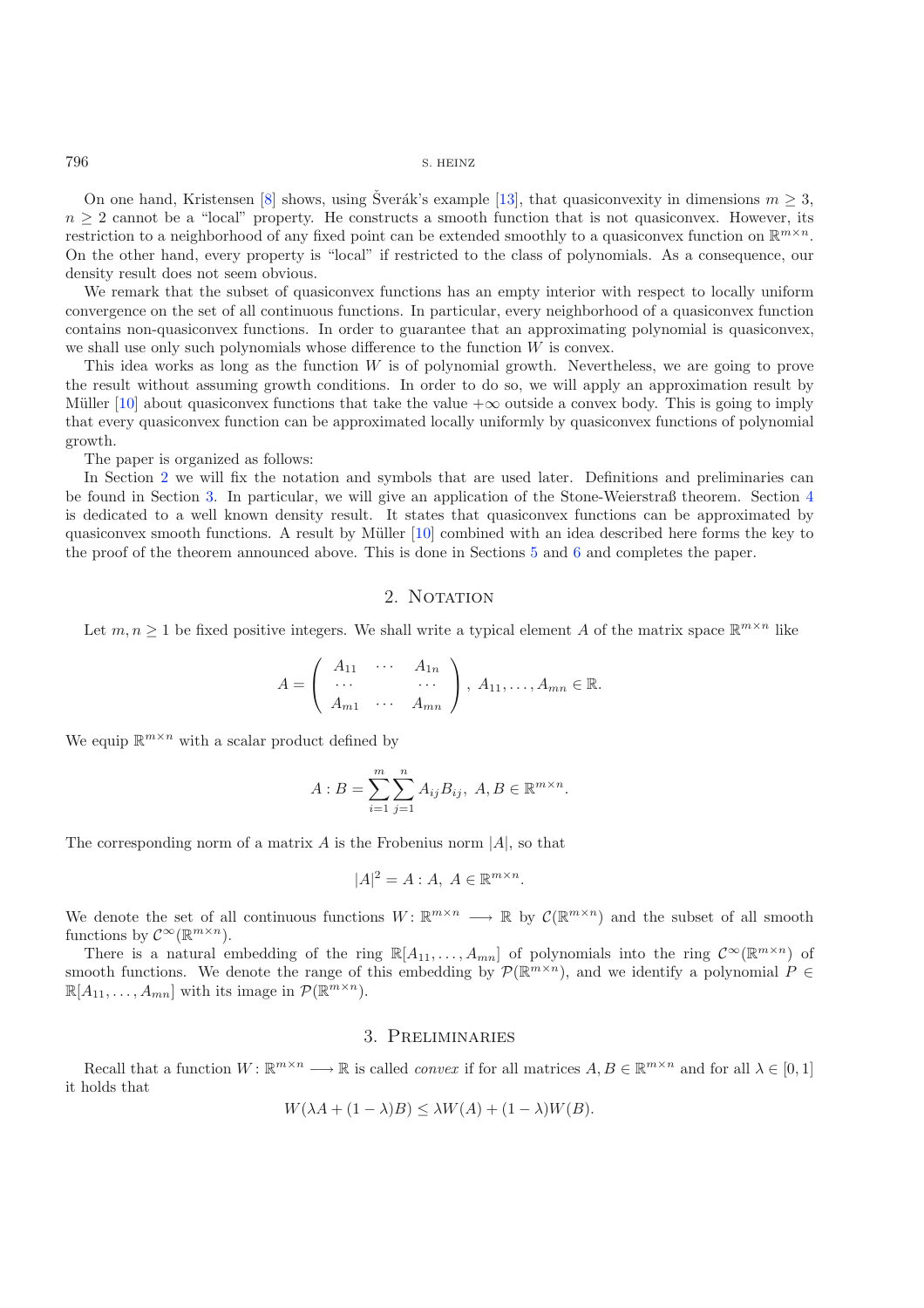<span id="page-2-0"></span>A function  $W: \mathbb{R}^{m \times n} \longrightarrow \mathbb{R}$  is called *quasiconvex* if for all matrices  $A \in \mathbb{R}^{m \times n}$  and for all smooth functions  $\phi$ :  $\mathbb{R}^n \longrightarrow \mathbb{R}^m$  with compact support it holds that

$$
0 \leq \int\limits_{\mathbb{R}^n} \left[ W(A + \mathcal{D}\phi(x)) - W(A) \right] \mathrm{d}x. \tag{3.1}
$$

The calculus of variations knows at least two more "convexity concepts", namely, polyconvexity and rank-one convexity. Yet they are not studied in this paper.

We aim to discuss the approximation of quasiconvex functions, so we have to fix a suitable space as well as a topology. It is sufficient to concentrate on the set  $\mathcal{C}(\mathbb{R}^{m\times n})$  of all continuous functions, since every convex function is quasiconvex and every quasiconvex function is continuous (even locally Lipschitz continuous). See for example [\[3](#page-6-1)], pp. 29–32 and pp. 102–106 for a proof.

Next we associate a topology to  $\mathcal{C}(\mathbb{R}^{m\times n})$  that is given *via* converging sequences. We say that a sequence of functions  $W_1, W_2, \ldots \in \mathcal{C}(\mathbb{R}^{m \times n})$  *converges locally uniformly* to a function  $W \in \mathcal{C}(\mathbb{R}^{m \times n})$  whenever we have uniform convergence for every non-empty compact subset  $K \subseteq \mathbb{R}^{m \times n}$ , that means

 $\|W_s - W\|_K \longrightarrow 0$  as  $s \longrightarrow \infty$ .

Here  $||W_s - W||_K$  stands for the supremum norm of the function  $W_s - W$  taken over the set K

$$
||W_s - W||_K = \sup(|W_s(A) - W(A)| \mid A \in K).
$$

Consider the family of closed balls  $\mathcal{B}_1, \mathcal{B}_2, \ldots \subseteq \mathbb{R}^{m \times n}$  defined by

<span id="page-2-3"></span>
$$
\mathcal{B}_r = \left\{ A \in \mathbb{R}^{m \times n} \mid |A| \leq r \right\}, \ r = 1, 2, \dots
$$

In order to show locally uniform convergence in  $\mathbb{R}^{m\times n}$ , it suffices to show uniform convergence for every ball  $\mathcal{B}_r$ .

We shall also work in the set  $\mathcal{C}^{\infty}(\mathbb{R}^{m\times n})$  of smooth functions. In the next remark, we give a sufficient condition for convexity that can be applied to smooth functions. The second derivative of a function  $W \in C^{\infty}(\mathbb{R}^{m \times n})$  at a matrix  $A \in \mathbb{R}^{m \times n}$  can be seen as a symmetric bilinear form

$$
\mathcal{D}^2W(A) \colon \mathbb{R}^{m \times n} \times \mathbb{R}^{m \times n} \longrightarrow \mathbb{R}
$$

induced by the quadratic form

$$
D^{2}W(A)[B,B] = \frac{d^{2}}{dt^{2}}W(A+tB)\Big|_{t=0}, B \in \mathbb{R}^{m \times n}.
$$

We say that  $D^2W(A)$  is positive definite if for every non-zero  $B \in \mathbb{R}^{m \times n}$  it holds that

$$
D^2W(A)[B,B] > 0.
$$
\n(3.2)

<span id="page-2-1"></span>It is not difficult to verify the validity of the following remark.

**Remark 3.1.** A smooth function  $W: \mathbb{R}^{m \times n} \longrightarrow \mathbb{R}$  is convex if the second derivative  $D^2W(A)$  is positive definite for every  $A \in \mathbb{R}^{m \times n}$ .

<span id="page-2-2"></span>The result of the next lemma is an application of the Stone-Weierstraß theorem to simultaneous approximation of derivatives.

**Lemma 3.2.** *Let*  $m, n \geq 1, k \geq 0$  *be fixed integers.* 

*Every smooth function*  $W: \mathbb{R}^{m \times n} \longrightarrow \mathbb{R}$  *can be approximated by polynomials with respect to locally uniform convergence of all partial derivatives up to order* k*.*

*Proof.* See for example Sauvigny [\[12\]](#page-6-12), pp. 6–7.  $\Box$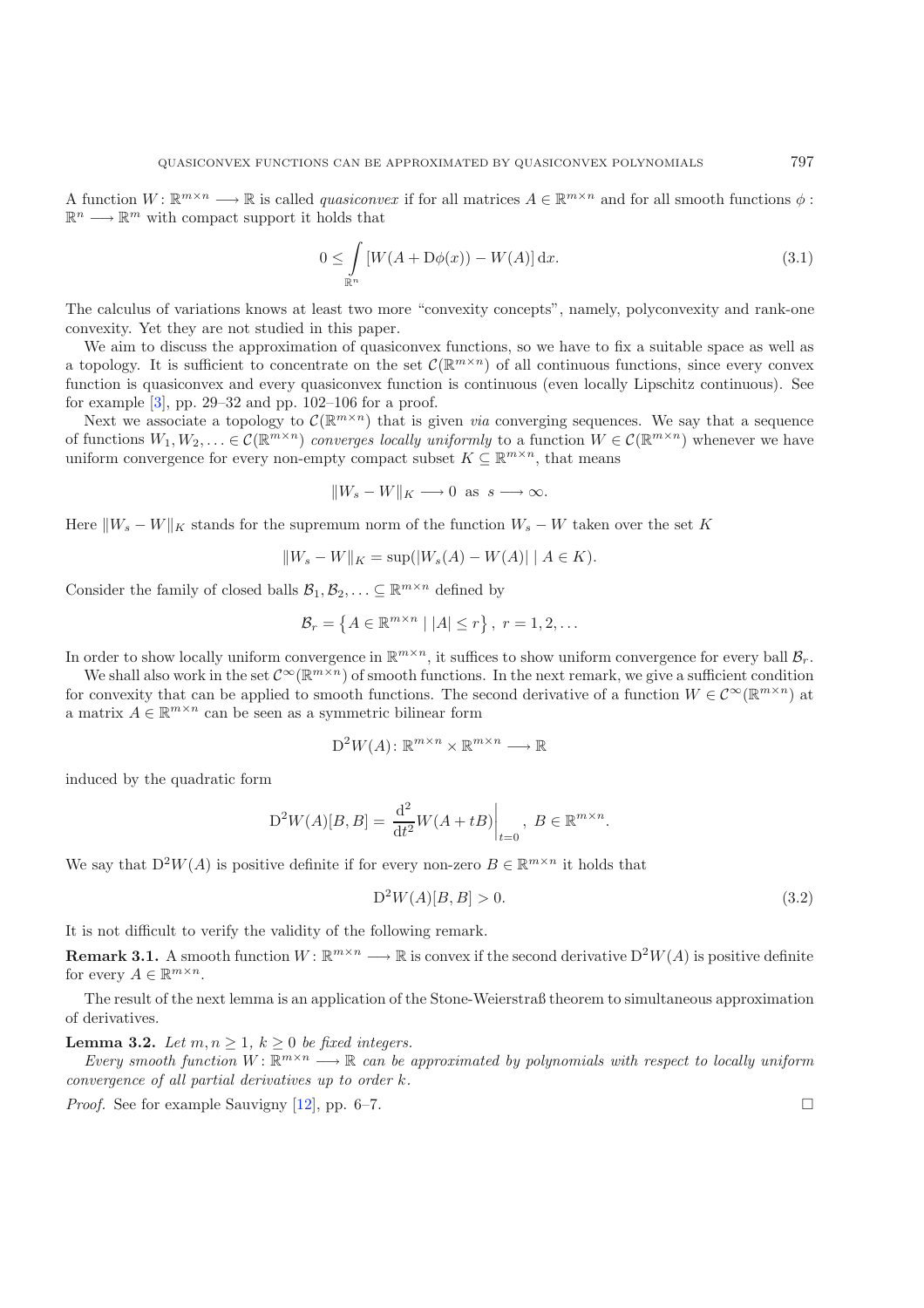#### <span id="page-3-0"></span>798 S. HEINZ

#### 4. Density of smooth functions

<span id="page-3-4"></span>The next lemma is well known. Nevertheless, we give the argument, since we want to stress an additional feature of the approximation procedure.

#### <span id="page-3-2"></span>**Lemma 4.1.** *Let*  $m, n \geq 1$  *be fixed positive integers.*

*Every quasiconvex function*  $W: \mathbb{R}^{m \times n} \longrightarrow \mathbb{R}$  *can be approximated locally uniformly by quasiconvex smooth functions.*

*Proof.* The proof is by a mollifier argument.

<span id="page-3-3"></span>Fix an arbitrary quasiconvex function  $W \in \mathcal{C}(\mathbb{R}^{m \times n})$  and choose a non-negative smooth function  $\psi \in$  $\mathcal{C}^{\infty}(\mathbb{R}^{m \times n})$  with compact support so that

$$
\int_{\mathbb{R}^{m \times n}} \psi(A) \mathrm{d}A = 1.
$$

For every  $s = 1, 2, \ldots$  set  $\psi_s(A) = s^{m \cdot n} \psi(sA), A \in \mathbb{R}^{m \times n}$ , and consider the sequence  $W_1, W_2, \ldots$  of functions defined by the convolution

$$
W_s(A) = \int_{\mathbb{R}^{m \times n}} W(A+T)\psi_s(T)dT, \ A \in \mathbb{R}^{m \times n}.
$$
\n(4.3)

Since W is uniformly continuous on the closed ball  $\mathcal{B}_r$ , we have uniform convergence on  $\mathcal{B}_r$ ,  $r = 1, 2, \ldots$ , and we deduce that the functions  $W_1, W_2, \ldots$  converge locally uniformly to W. Moreover, we get that every  $W_s$  is smooth by iteration of the formula

$$
\frac{\partial W_s}{\partial A_{ij}}(A) = \int_{\mathbb{R}^{m \times n}} W(T) \frac{\partial \psi_s}{\partial A_{ij}}(T - A) dT, \quad 1 \le i \le m, \ 1 \le j \le n. \tag{4.4}
$$

It remains to show that every <sup>W</sup>*<sup>s</sup>* is quasiconvex. In order to prove that, we apply the definition of quasiconvexity to  $W_s$ . After changing the order of integration, the right-hand side of  $(3.1)$  reads

$$
\int_{\mathbb{R}^{m \times n}} \left[ \int_{\mathbb{R}^n} \left[ W(A + T + D\phi(x)) - W(A + T) \right] dx \right] \psi_s(T) dT.
$$

Quasiconvexity of W implies that the inner integral is non-negative. In addition, we know that  $\psi_s$  is a nonnegative function. Hence, the function  $W_s$  is quasiconvex for every  $s = 1, 2, \ldots$ 

We say that a function  $W \in C(\mathbb{R}^{m \times n})$  has *polynomial growth* if there exists a polynomial  $P \in \mathcal{P}(\mathbb{R}^{m \times n})$  so that for all  $A \in \mathbb{R}^{m \times n}$  it holds that

$$
|W(A)| \le P(A).
$$

<span id="page-3-6"></span>**Remark 4.2.** Assume that the function  $W: \mathbb{R}^{m \times n} \longrightarrow \mathbb{R}$  in the preceding lemma has polynomial growth. Then [\(4.3\)](#page-3-2) and [\(4.4\)](#page-3-3) imply that  $W_s$  and every partial derivative of  $W_s$  have polynomial growth for every  $s =$  $1, 2, \ldots$ 

#### 5. Polynomial growth

<span id="page-3-5"></span><span id="page-3-1"></span>The proof of the next lemma makes heavily use of techniques applied by Müller [\[10\]](#page-6-11). In order to simplify a comparison, we take the same notation as in [\[10](#page-6-11)].

**Lemma 5.1.** *Let*  $m, n \geq 1$  *be fixed positive integers.* 

*Every quasiconvex function*  $W: \mathbb{R}^{m \times n} \longrightarrow \mathbb{R}$  *can be approximated locally uniformly by quasiconvex functions of polynomial growth.*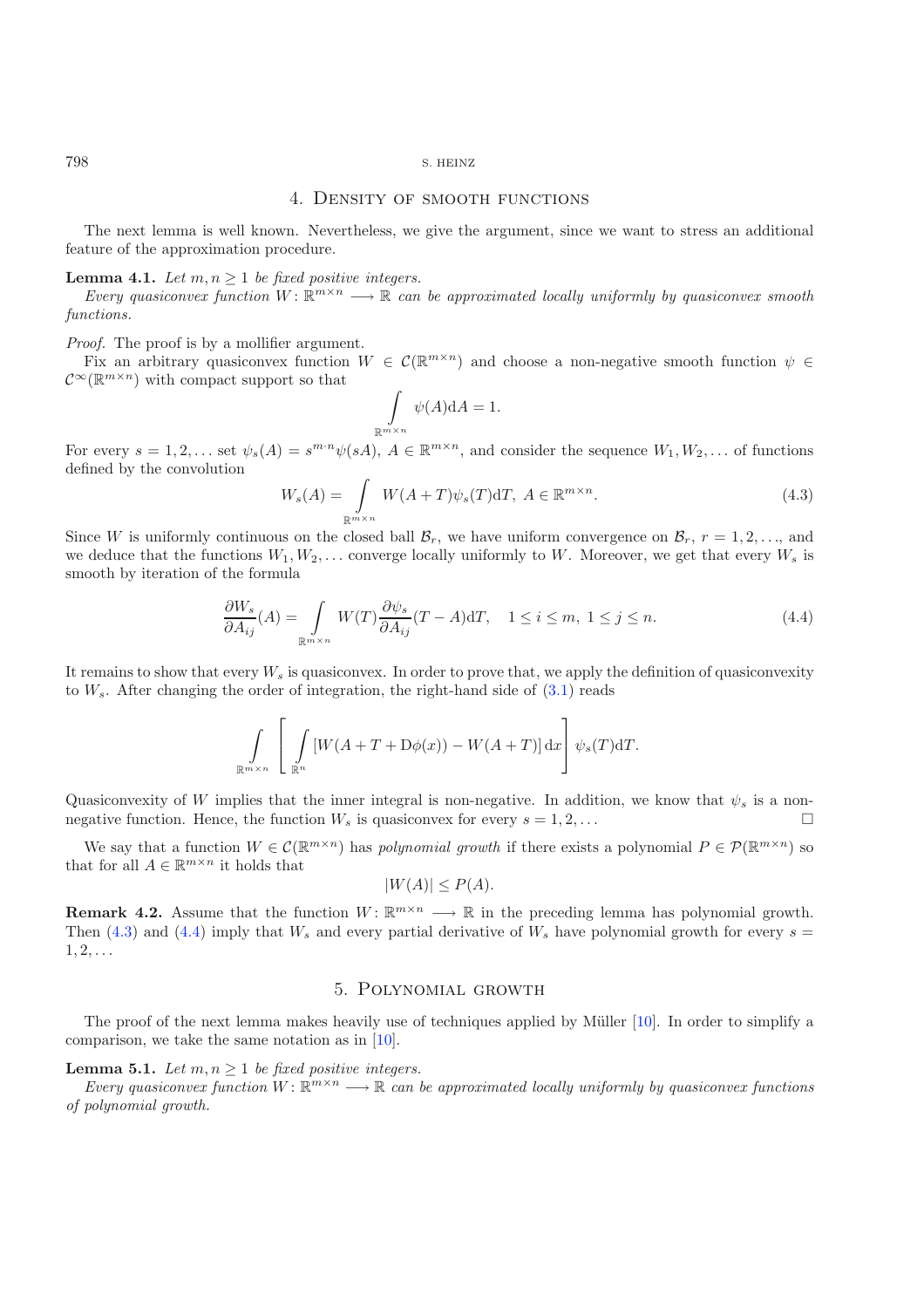*Proof.* Fix a positive integer  $r > 1$  and set  $K = \mathcal{B}_r$ . We define  $f: \mathbb{R}^{m \times n} \longrightarrow \mathbb{R} \cup \{+\infty\}$  by

$$
f(F) = \begin{cases} W(F) & \text{for } F \in K \\ +\infty & \text{for } F \in \mathbb{R}^{m \times n} \setminus K. \end{cases}
$$

The function f is quasiconvex, *i.e.* f fulfills the generalized definition of quasiconvexity where the function value  $+\infty$  is allowed.

Consider the monotonously increasing sequence  $h_0, h_1, \ldots \in \mathcal{C}(\mathbb{R}^{m \times n})$  defined by

$$
h_k(F) = f(PF) + k \operatorname{dist}(F, K), \ F \in \mathbb{R}^{m \times n},
$$

where P denotes the nearest neighbor projection onto the convex set K and  $dist(F, K) = min(|F - A| | A \in K)$ the distance function.

<span id="page-4-2"></span>Let  $g_k = h_k^{qc}$ ,  $k = 0, 1, \ldots$ , be the quasiconvex envelopes. Every function  $g_k$  is continuous, quasiconvex and  $k$  be a polynomial growth. In addition, we conclude that the functions  $g_k$  a has polynomial growth, since  $h_k$  has polynomial growth. In addition, we conclude that the functions  $g_0, g_1, \ldots$ yield a monotonously increasing sequence which is bounded from above by f. See  $[3]$  $[3]$  for properties of the quasiconvex envelope.

In order to prove the lemma, we are going to show that the functions  $g_0, g_1, \ldots$  converge uniformly to f on the set K. Applying Dini's theorem, it is sufficient to show that  $g_0, g_1, \ldots$  converge pointwise to f on K.

We denote by  $g_*: K \longrightarrow \mathbb{R}$  the pointwise limit so that

$$
g_k(F) \longrightarrow g_*(F), \ F \in K.
$$

Now [\[10\]](#page-6-11), Corollary 9, implies that for every  $F \in K$  it holds

$$
f(F) = \sup \{ g(F) \mid g \colon \mathbb{R}^{m \times n} \longrightarrow \mathbb{R}, g \le f \text{ on } K, g \text{ quasiconvex} \}.
$$
 (5.5)

<span id="page-4-1"></span>Fix a matrix  $F \in \mathbb{R}^{m \times n}$  and denote the right-hand side of [\(5.5\)](#page-4-2) by  $G_{\infty}$ . Müller [\[10](#page-6-11)] proves that  $f(F) = G_{\infty}$ . An analysis of the proof shows that we can replace  $G_{\infty}$  by  $g_*(F)$ . Hence, we conclude that  $f(F) = g_*(F)$ .  $\Box$ 

#### 6. Density of polynomials

As the main result, we prove the following theorem.

<span id="page-4-0"></span>**Theorem 6.1.** *Let*  $m, n \geq 1$  *be fixed positive integers.* 

*Every quasiconvex function*  $W: \mathbb{R}^{m \times n} \longrightarrow \mathbb{R}$  can be approximated locally uniformly by quasiconvex polyno*mials.*

*Proof.* As a consequence of Lemmas [4.1,](#page-3-4) [5.1](#page-3-5) and Remark [4.2,](#page-3-6) we can assume that W is smooth and all its partial derivatives have polynomial growth.

Fix a positive integer  $r \geq 1$  and consider the ball  $\mathcal{B}_r$ . In order to prove the theorem, we are going to show that there exists a sequence of quasiconvex polynomials that converges uniformly to W on  $\mathcal{B}_r$ .

Consider the functions  $W_s \in \mathcal{C}(\mathbb{R}^{m \times n})$ ,  $s = 1, 2, \ldots$ , defined by a convex perturbation of W

$$
W_s(A) = W(A) + \frac{1}{s}|A|^2, A \in \mathbb{R}^{m \times n}.
$$

These functions converge locally uniformly to W as  $s \longrightarrow \infty$ .

Fix a positive integer  $s \ge 1$  and a real number  $\epsilon > 0$ . We aim to construct a polynomial  $P \in \mathcal{P}(\mathbb{R}^{m \times n})$  that fulfills the inequality

$$
\epsilon > \|P - W_s\|_{\mathcal{B}_r}.
$$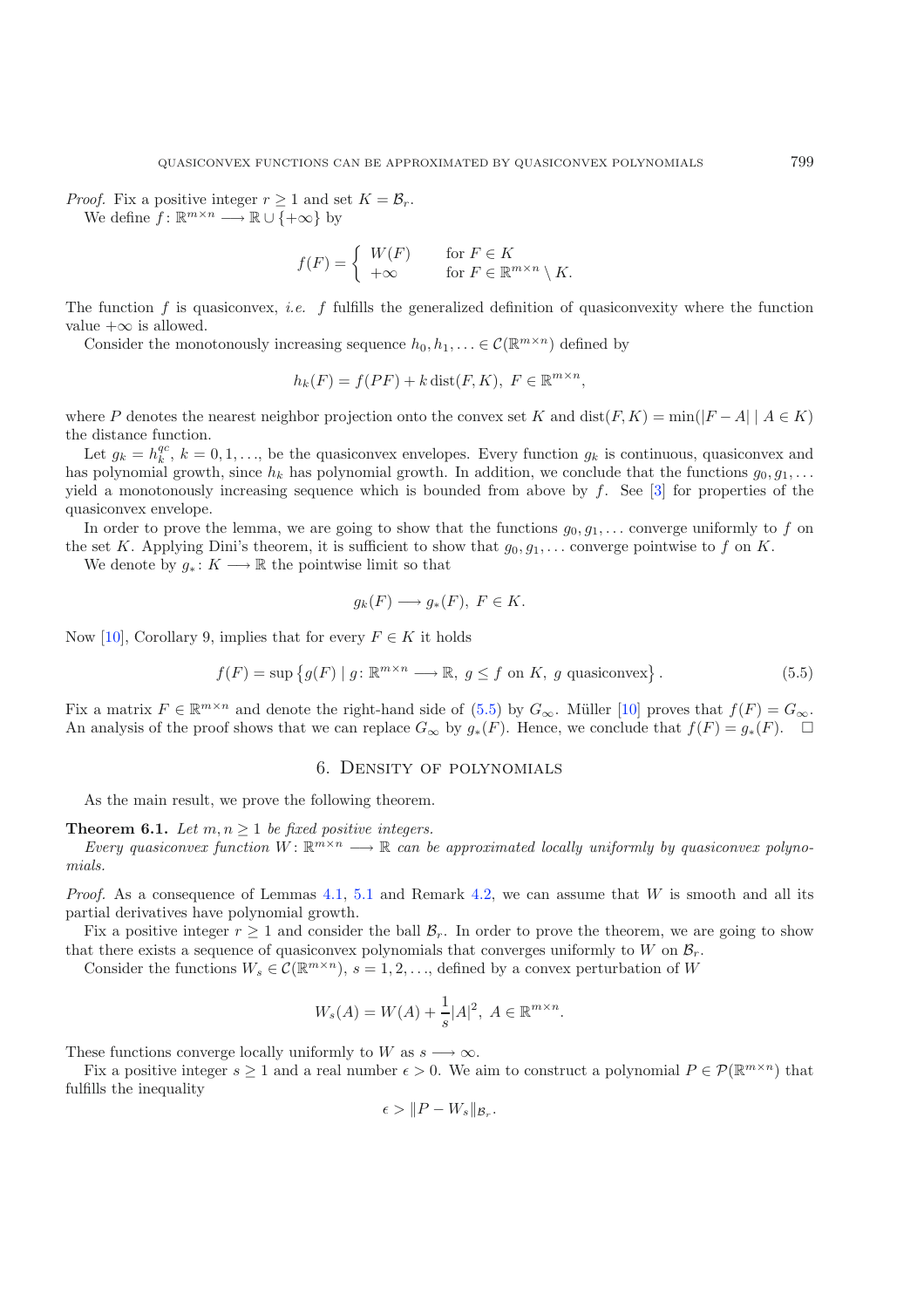800 S. HEINZ

In addition, we want to ensure that the difference  $P - W$  is a convex function. We wish to apply Remark [3.1.](#page-2-1) In order to do so, we will show that the second derivative  $D^2(P-W)(A)$  is positive definite for every  $A \in \mathbb{R}^{m \times n}$ .

By definition of  $W_s$ , the form  $D^2(W_s - W)(A)$  is positive definite for every A in  $\mathbb{R}^{m \times n}$ . We apply Lemma [3.2](#page-2-2) for  $k = 2$  and conclude that we can find a polynomial  $Q \in \mathcal{P}(\mathbb{R}^{m \times n})$  so that

$$
\frac{\epsilon}{2} > \|Q - W_s\|_{\mathcal{B}_{2r}}
$$

and that for all  $1 \leq i_1, i_2 \leq m$  and all  $1 \leq j_1, j_2 \leq n$  it holds that

$$
\delta > \left\| \frac{\partial^2}{\partial A_{i_1 j_1} \partial A_{i_2 j_2}} (Q - W_s) \right\|_{\mathcal{B}_{2r}},
$$

where we choose  $\delta = \delta(r, s) > 0$  sufficiently small so that  $D^2(Q - W)(A)$  is positive definite for every  $A \in \mathcal{B}_{2r}$ . Note that there exists such a number  $\delta$ , since  $\mathcal{B}_{2r}$  is a compact subset of  $\mathbb{R}^{m \times n}$  and the left-hand side of [\(3.2\)](#page-2-3) is a continuous function in the partial derivatives of order two.

The polynomial Q is an appropriate approximation of the function  $W_s$  on  $\mathcal{B}_{2r}$ . However, the function  $Q-W$ need not to be convex, since we do not control the second derivative  $D^2(Q - W)$  outside  $\mathcal{B}_{2r}$ . In the last step, we show how to overcome this problem.

Therefore, we consider the convex polynomials  $R_t \in \mathcal{P}(\mathbb{R}^{m \times n})$ ,  $t = 2, 3, \ldots$ , defined by

$$
R_t(A) = \left(\frac{2}{3r}\right)^{2t} |A|^{2t}, \ A \in \mathbb{R}^{m \times n}.
$$

They are designed to fulfill two requirements. On one hand, they converge uniformly to zero on  $\mathcal{B}_r$  as  $t \to \infty$ . On the other hand, the calculation of the second derivative shows that for every matrix  $B \in \mathbb{R}^{m \times n}$  it holds that

$$
D^{2}R_{t}(A)[B,B] = \left(\frac{2}{3r}\right)^{2t} \left(4t(t-1)|A|^{2t-4}(A:B)^{2} + 2t|A|^{2t-2}|B|^{2}\right).
$$

If we skip one non-negative term of the right hand side, we end up with the inequality

$$
D^{2}R_{t}(A)[B,B] \ge 2t \left(\frac{2}{3r}\right)^{2t} |A|^{2t-2}|B|^{2}.
$$

We conclude that, for large t, the second derivative of  $R_t$  "dominates" the second derivative of  $Q - W$  outside the ball  $\mathcal{B}_{2r}$ , since the partial derivatives of the function  $Q - W$  have polynomial growth. In other words, the second derivative  $D^2(Q + R_t - W)$  becomes positive definite on the set  $\mathbb{R}^{m \times n} \setminus \mathcal{B}_{2r}$  as long as the integer  $t \geq 2$ is sufficiently large.

In addition, we know that all polynomials  $R_t$ ,  $t \geq 2$ , are convex and that the form  $D^2(Q - W)(A)$  is positive definite for every  $A \in \mathcal{B}_{2r}$ . Together with Remark [3.1,](#page-2-1) this implies that the function  $Q + R_t - W$  is convex for large t.

Now we can choose an integer  $t_0 = t_0(r, \epsilon, Q) \geq 2$  in such a way that

$$
Q + R_{t_0} - W
$$
 is convex and 
$$
\epsilon > ||Q + R_{t_0} - W_s||_{\mathcal{B}_r}.
$$

In order to obtain the desired polynomial, we set

$$
P=Q+R_{t_0}.
$$

Let s tend to infinity and let  $\epsilon$  tend to zero. By a diagonal argument, we get an approximating sequence of polynomials that converges uniformly to W on the ball  $\mathcal{B}_r$ .